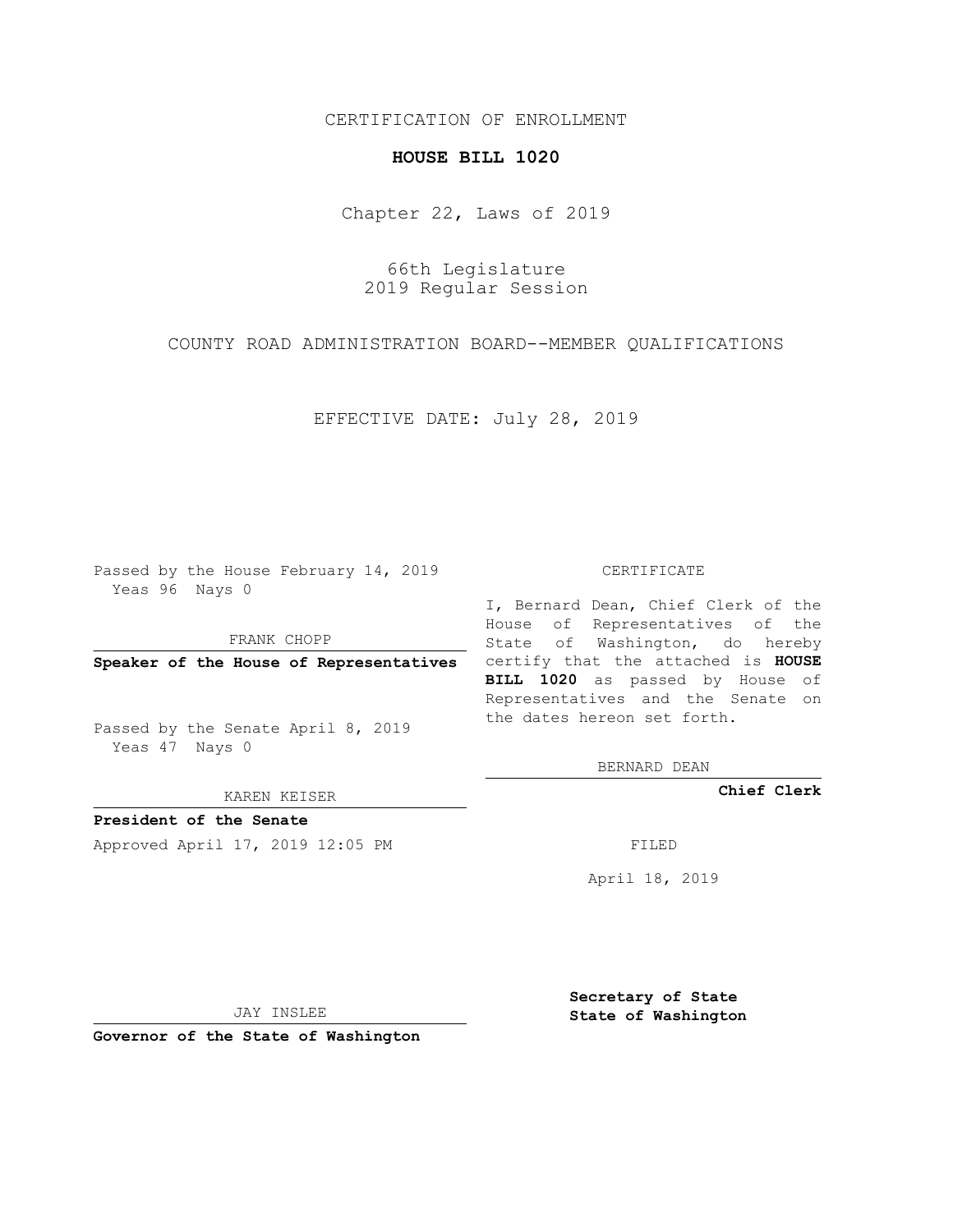| HOUSE BILL 1020 |  |  |
|-----------------|--|--|
|-----------------|--|--|

Passed Legislature - 2019 Regular Session

**State of Washington 66th Legislature 2019 Regular Session**

**By** Representatives Eslick and Stanford

Prefiled 12/05/18. Read first time 01/14/19. Referred to Committee on Transportation.

1 AN ACT Relating to modifying the qualifications of members 2 composing the county road administration board; and amending RCW 36.78.040.

4 BE IT ENACTED BY THE LEGISLATURE OF THE STATE OF WASHINGTON:

5 **Sec. 1.** RCW 36.78.040 and 2005 c 233 s 1 are each amended to read as follows:6

7 Six members of the county road administration board shall be 8 county legislative authority members and three members shall be 9 county engineers. If any member, during the term for which he or she 10 is appointed, ceases to be either a member of a county legislative 11 authority or a county engineer, as the case may be, his or her 12 membership on the county road administration board is likewise 13 terminated. Three members of the board shall be from counties with a 14 population of one hundred ((twenty-five)) fifty thousand or more. 15 Four members shall be from counties with a population of from 16 ((twenty)) thirty thousand to less than one hundred ((twenty-five)) 17 fifty thousand. Two members shall be from counties with a population 18 of less than ((twenty)) thirty thousand. Not more than one member of 19 the board shall be from any one county.

> Passed by the House February 14, 2019. Passed by the Senate April 8, 2019.